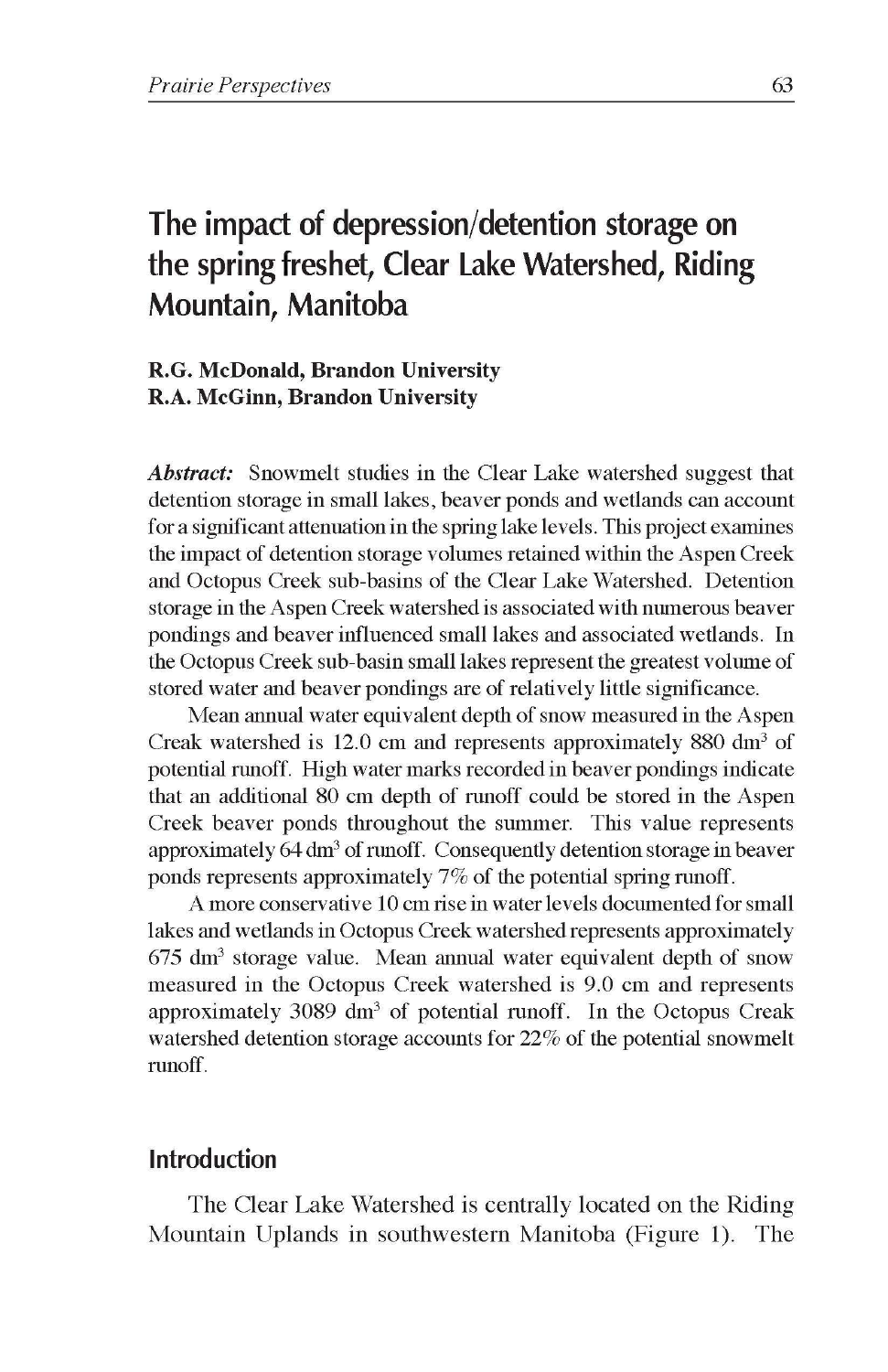

*Figure 1: Clear Lake watershed.*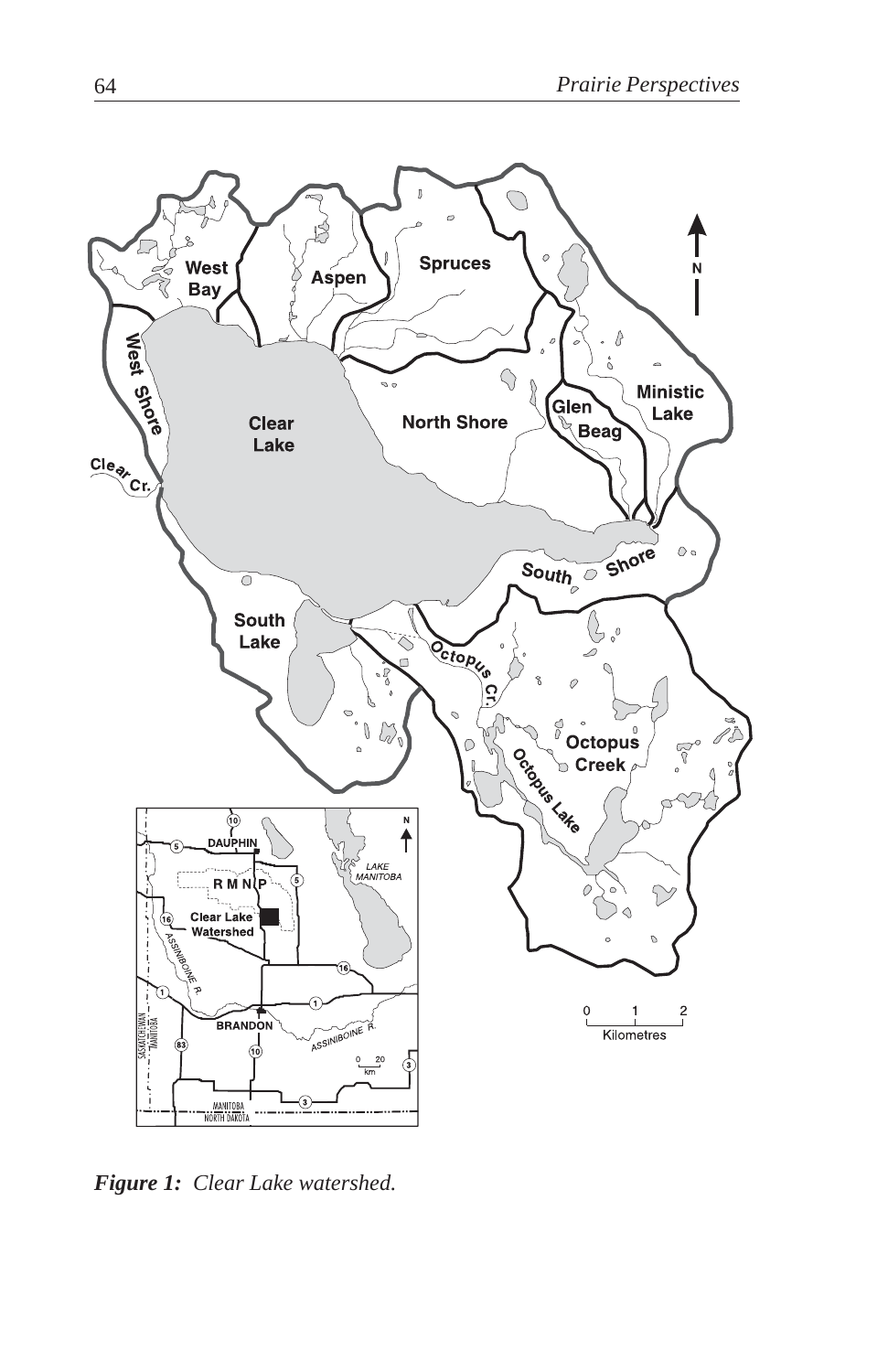watershed drains an area of 142.18 km<sup>2</sup> of which over 56 percent is located within Riding Mountain National Park. Approximately 46.0 km2 of the Clear Lake watershed is classified as standing water and wetlands. This value represents 39% of the contributing drainage area for Clear Lake.

Snowmelt studies (McGuire 1997, McGinn and Rousseau 1997) in the Clear Lake watershed suggest that both detention storage and depression storage in beaver ponds, small lakes and wetlands can account for a significant attenuation in the spring lake levels.

Depression storage is defined as the volume of water (precipitation or snowmelt) required to fill all natural depressions in a watershed to their overflow levels. Depression storage does not contribute to runoff but ultimately infiltrates or evaporates (Lo 1992). Detention storage, a term often confused with depression storage, is the water on the ground above the overflow level of depression storage (Lo 1992) and includes surface and channel detention but does not include depression storage.

# **Objective**

This paper focuses on the Aspen Creek and Octopus Creek sub-basins of the Clear Lake Watershed and examines:

- 1. depression storage volumes,
- 2. the significance of beaver pondings to the depression storage, and
- 3. the impact of depression storage on the snowmelt freshet.

## **The Study Basins**

Aspen Creek watershed is located within the boundaries of Riding Mountain National Park (Figure 1). This sub-basin of the Clear Lake watershed has a drainage area of  $7.325 \text{ km}^2$  (Table 1). Approximately 86% of the total area is covered in conifer, mixed and aspen forest while open meadows represent 3.16% of the cover. Surface water accounts for 8.74% (0.640 km<sup>2</sup>) of the total area and wetlands, an additional  $2.22\%$  (0.163 km<sup>2</sup>). There are no developed lands or cultivated fields in the Aspen Creek watershed.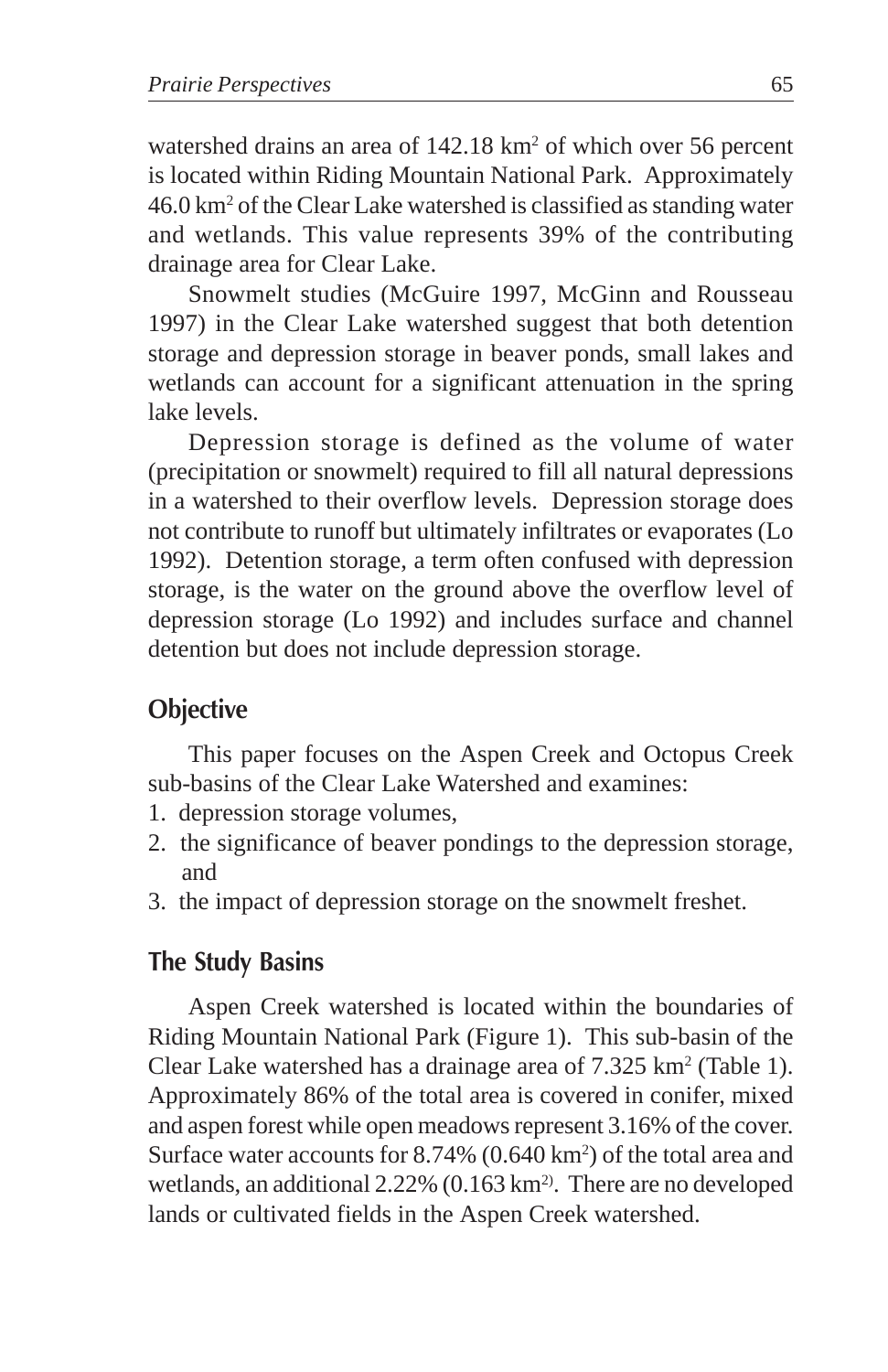| <b>Surface</b><br>Cover        | <b>SUB-BASINS</b>     |                                |
|--------------------------------|-----------------------|--------------------------------|
|                                | Aspen<br><b>Creek</b> | <b>Octopus</b><br><b>Creek</b> |
| Conifer (km <sup>2</sup> )     | 2.934                 | 1.650                          |
| % Sub-basin                    | 40.06                 | 4.57                           |
| Mixed (km <sup>2</sup> )       | 3.248                 | 3.637                          |
| % Sub-basin                    | 44.34                 | 10.08                          |
| Deciduous (km <sup>2</sup> )   | 0.108                 | 10.510                         |
| % Sub-basin                    | 1.48                  | 29.14                          |
| Open $(km2)$                   | 2.31                  | 1.362                          |
| % Sub-basin                    | 3.16                  | 3.77                           |
| Agriculture (km <sup>2</sup> ) | 0.000                 | 10.463                         |
| % Sub-basin                    | 0.00                  | 29.00                          |
| Wetlands (km <sup>2</sup> )    | 0.163                 | 4.485                          |
| % Sub-basin                    | 2.22                  | 12.43                          |
| Water ( $km2$ )                | 0.640                 | 2.268                          |
| % Sub-basin                    | 8.74                  | 6.29                           |
| Developed (km <sup>2</sup> )   | 0.000                 | 1,699                          |
| % Sub-basin                    | 0.00                  | 4.71                           |
| TOTAL $(km2)$                  | 7.325                 | 36.073                         |
| % Sub-basin                    | 100.00                | 100.00                         |

*Table 1: Cover types in the Clear Lake watershed: the Aspen Creek and Octopus Creek sub-basins.*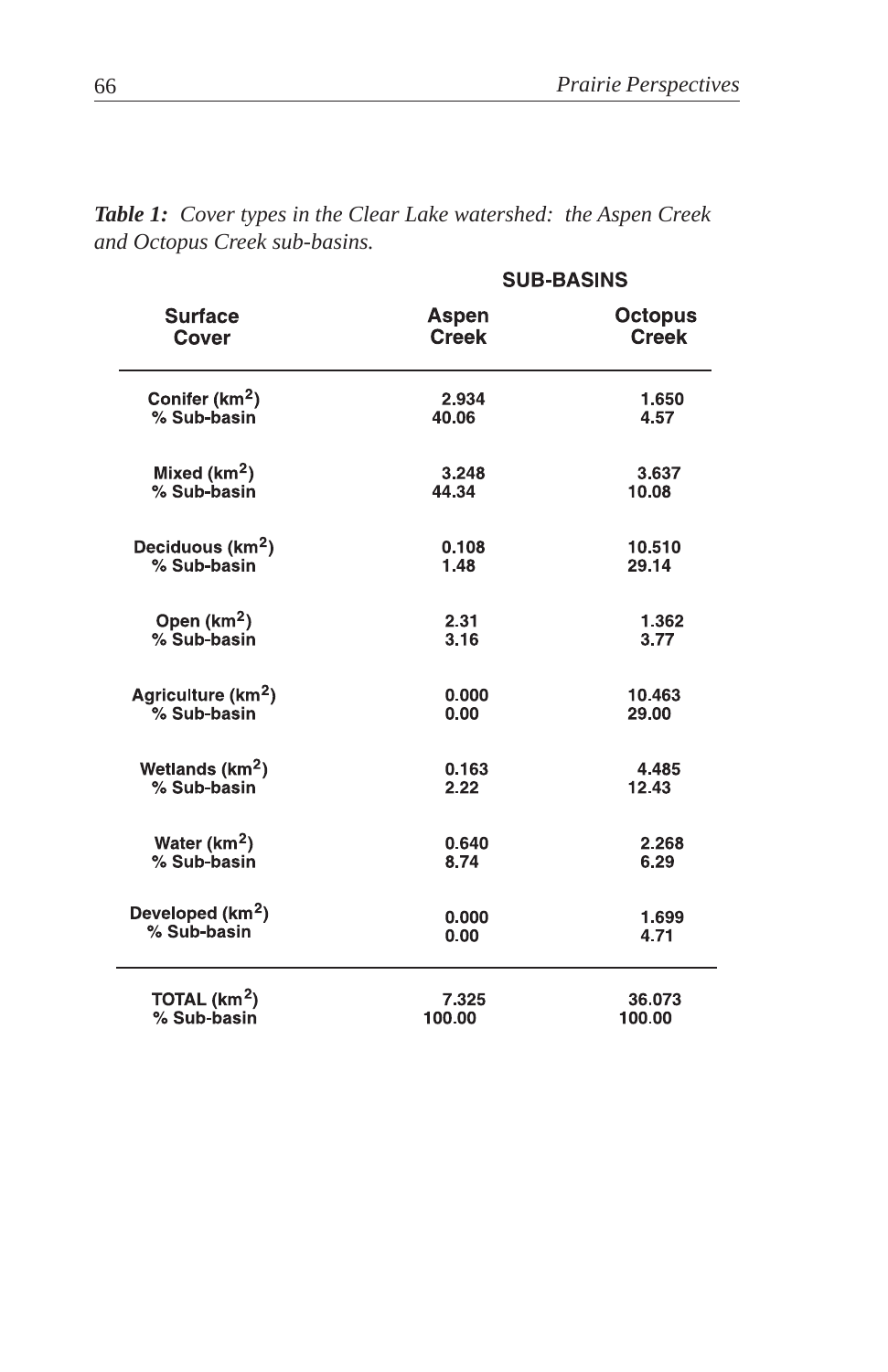Depression storage in the Aspen Creek watershed is associated with 24 beaver pondings constructed along the natural water courses and 13 beaver influenced small lakes and associated wetlands (Figure 2). An index of beaver activity within a watershed was developed by calculating the number of beaver ponds per unit area of watershed. In the Aspen Creek watershed the beaver pond density index was calculated to be 5.05 ponds km-1.

Approximately 90% of the Octopus Creek watershed is located outside the park boundaries (Figure 1). This sub-basin of the Clear Lake watershed has a drainage area of 36.073 km<sup>2</sup> (Table 1). In contrast to the Aspen Creek sub-basin, only 43.79% of the Octopus Creek drainage area is forest covered, predominantly aspen woodlots. One-third of the total area of the Octopus Creek watershed is developed land and cultivated fields. Surface water covers  $6.29\%$  (2.268 km<sup>2)</sup> of the total drainage area and wetlands account for an additional  $12.43\%$  (4.485 km<sup>2</sup>).

Octopus Lake, other small lakes and large wetland areas are major depression storage features in the Octopus Creek watershed (Figure 3). There are 14 beaver pondings in this watershed. These are of relatively little significance to the total volume of depression storage. Two dams positioned at the outlet of Octopus Lake, however, may be of importance, in that they act as a lake level control structure. The beaver pond density index for the Octopus Creek watershed is 0.388 ponds km-1.

In summary, the two sub-basins of the Clear Lake watershed are characterized by different types of depression storage. The Aspen Creek watershed is a natural watershed in which depression storage is significantly influenced by beaver activity. The Octopus Creek watershed represents a developed drainage basin in which depression storage occurs in Octopus Lake, other small lakes and wetlands.

## **Procedures and Methodologies**

The Manitoba Forest Inventory Cover Maps (1983) derived from 1979 aerial photographs, identify forty-four cover types in the Clear Lake watershed. These recognized cover types have been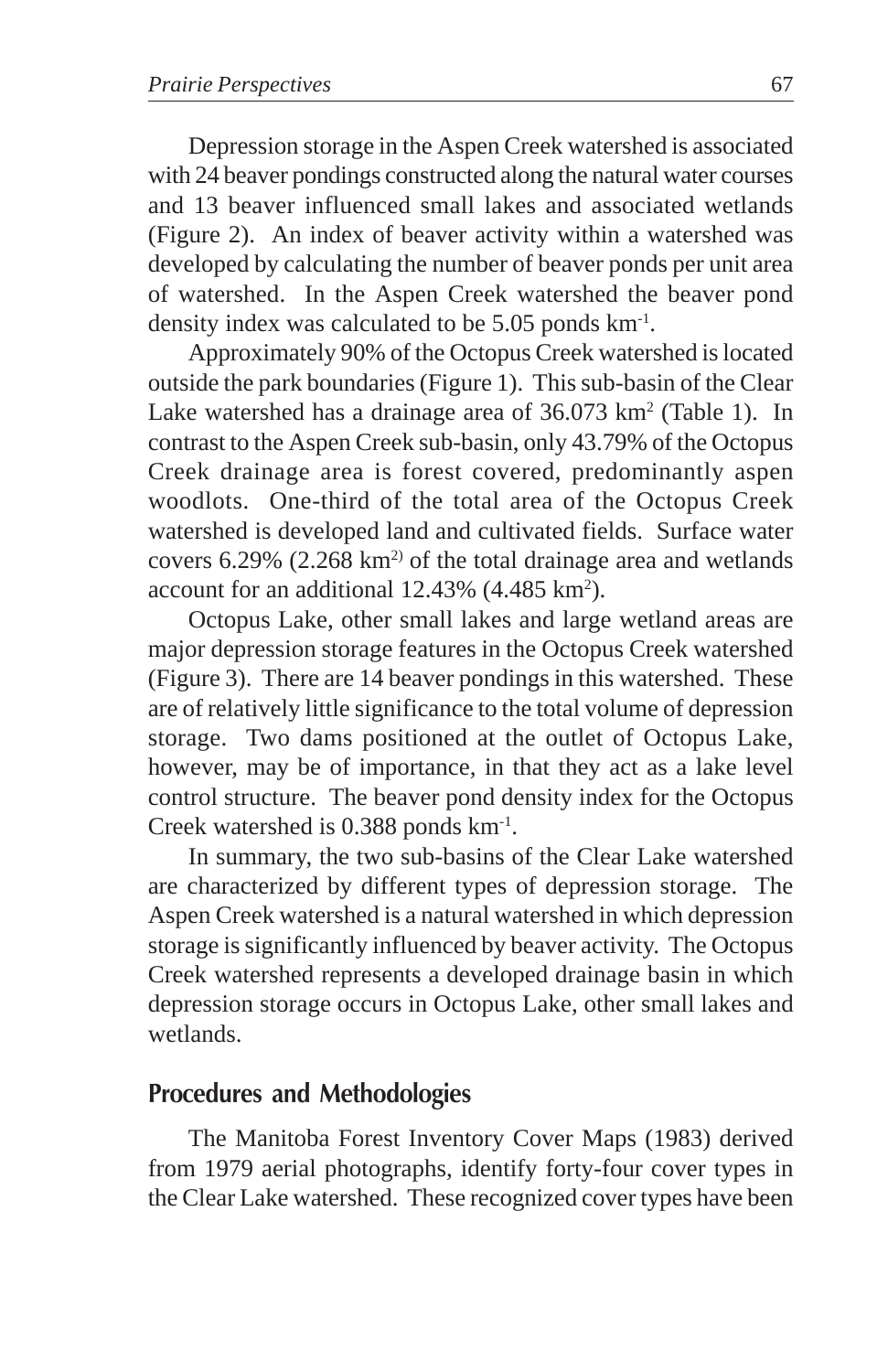

*Figure 2: Depression storage in the Aspen Creek watershed.*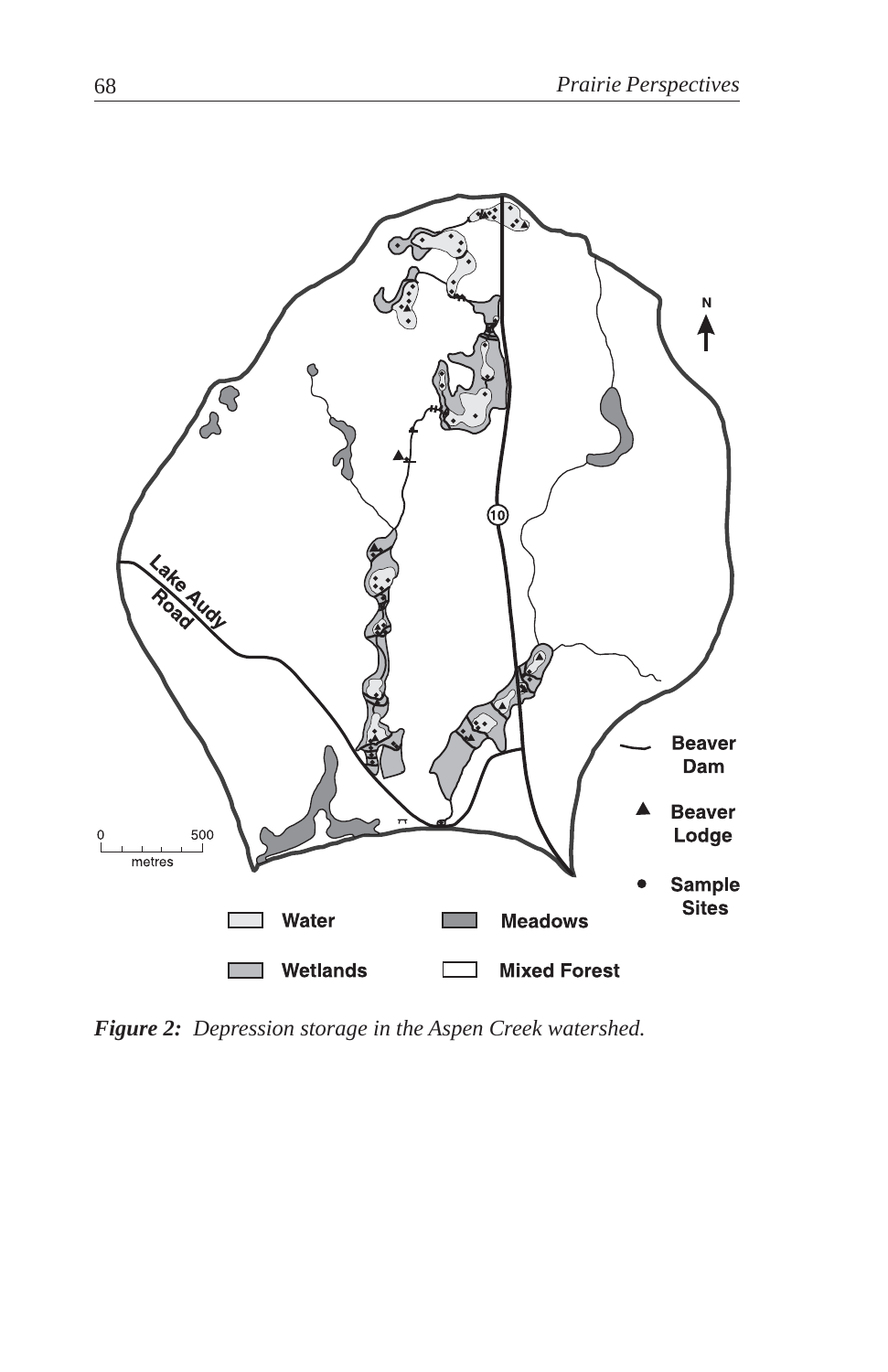

*Figure 3: Depression storage in the Octopus Creek watershed.*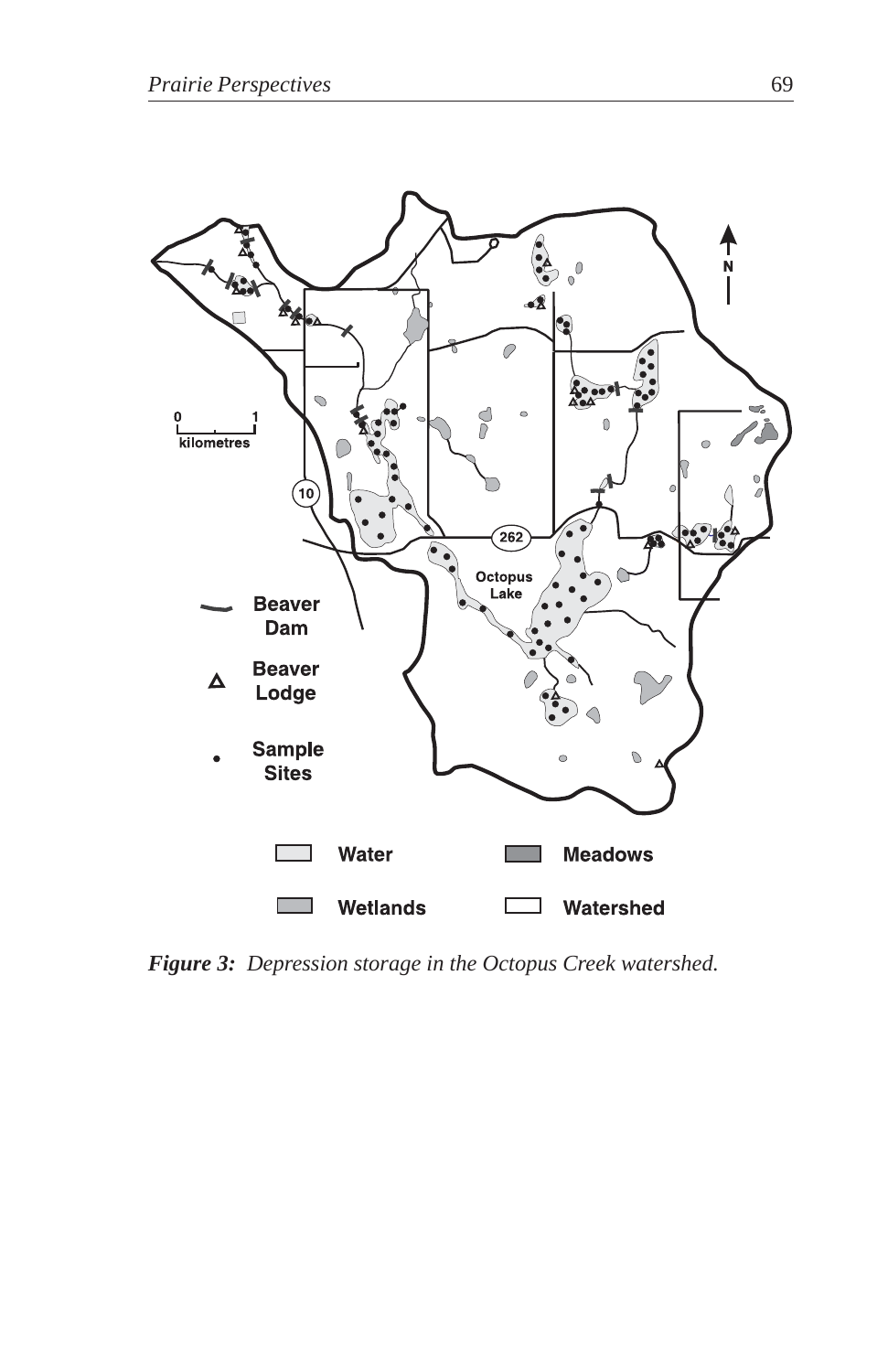

*Figure 4: Volumetric beaver pond model.*

grouped into eight natural vegetation associations (Table 1) and are described as follows:

- 1. Coniferous Forest (Conifer): white spruce, black spruce, balsam fir, and western larch.
- 2. Mixed Forest Parkland (Mixed): aspen, balsam popular, birch, and conifers. Some small open areas.
- 3. Deciduous Forest (Deciduous): aspen, birch, balsam popular, and shelter belts
- 4. Open: natural meadow.
- 5. Agriculture: cleared land, cropland, hayland, pastures, fence lines, ridge prairie and abandon land.
- 6. Wetlands: marsh, muskeg, moist prairie, wet meadow and drainage ditches. Species include willow, dwarf birch, and shrubs.
- 7. Water: lakes, streams, beaver ponds and dugouts.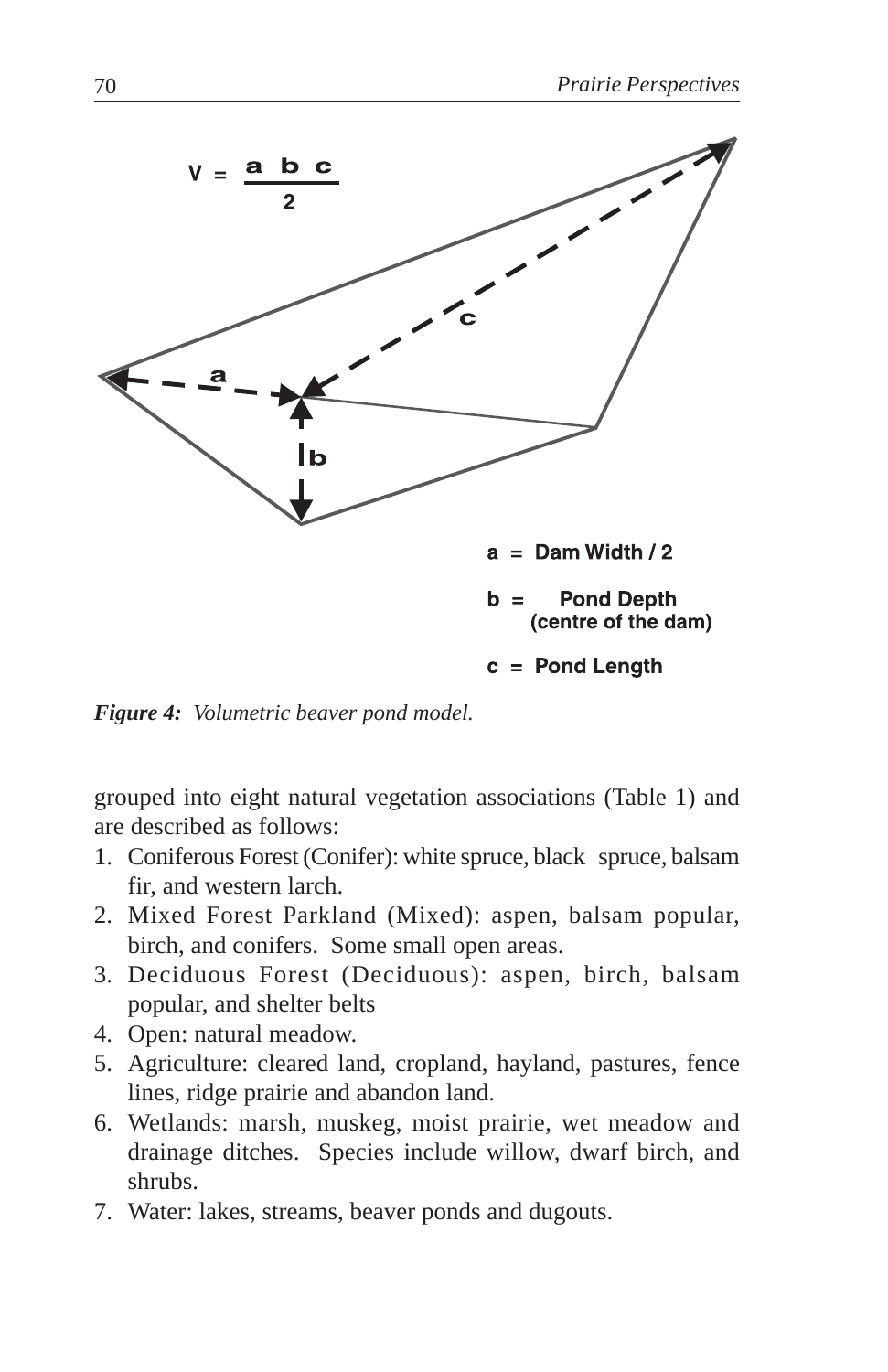8. Developed: townsite, beaches, cottage sub-divisions and summer camps.

Units 7 (standing water) and 6 (wetlands) are of the most concern in this paper. Surface areal measurements were derived from geographic information systems analysis (SPANS) of orthophotos.

Depth measurements were obtained during winter while the small lakes, beaver ponds, and wetlands were accessible over the ice cover. In small lakes depth measurements were spatially distributed so as to provide reasonable bathometric coverage. Volumetric storage values were calculated on the basis of areal measurements and the lake bathometry.

In beaver ponds depth measurements were sounded at several spatially separate sites and provided an estimate of mean pond depth. Maximum depths were recorded adjacent to the planometric centre of the dam structure. A model was developed to estimate the storage waters retained in the beaver ponds. The model is based on the accepted calculations for the volume of a four sided pyramid

 $(V = a \cdot b \cdot c)$ . Applying the model to beaver pond morphology (Figure 4),

 $V = a \cdot b \cdot c/3$ , where:

a represents one half of the dam width,

b is water depth adjacent to the centre of the dam, and

c is the planometric length of the pond.

Aerial photographs were used to measure dam width and pond length.

High water markings on drowned trees were recorded. These markings provided evidence of historic water levels and were later used to estimate depression storage depths.

## **Results and Discussion**

#### **Aspen Creek Watershed:**

Mean annual water equivalent depth of snow measured in the Aspen Creek watershed is approximately 12.0 cm and represents 880 dm<sup>3</sup> of potential runoff (McGuire 1997, McGinn and Rousseau 1997). During the winter months  $511 \text{ dm}^3$  of water are normally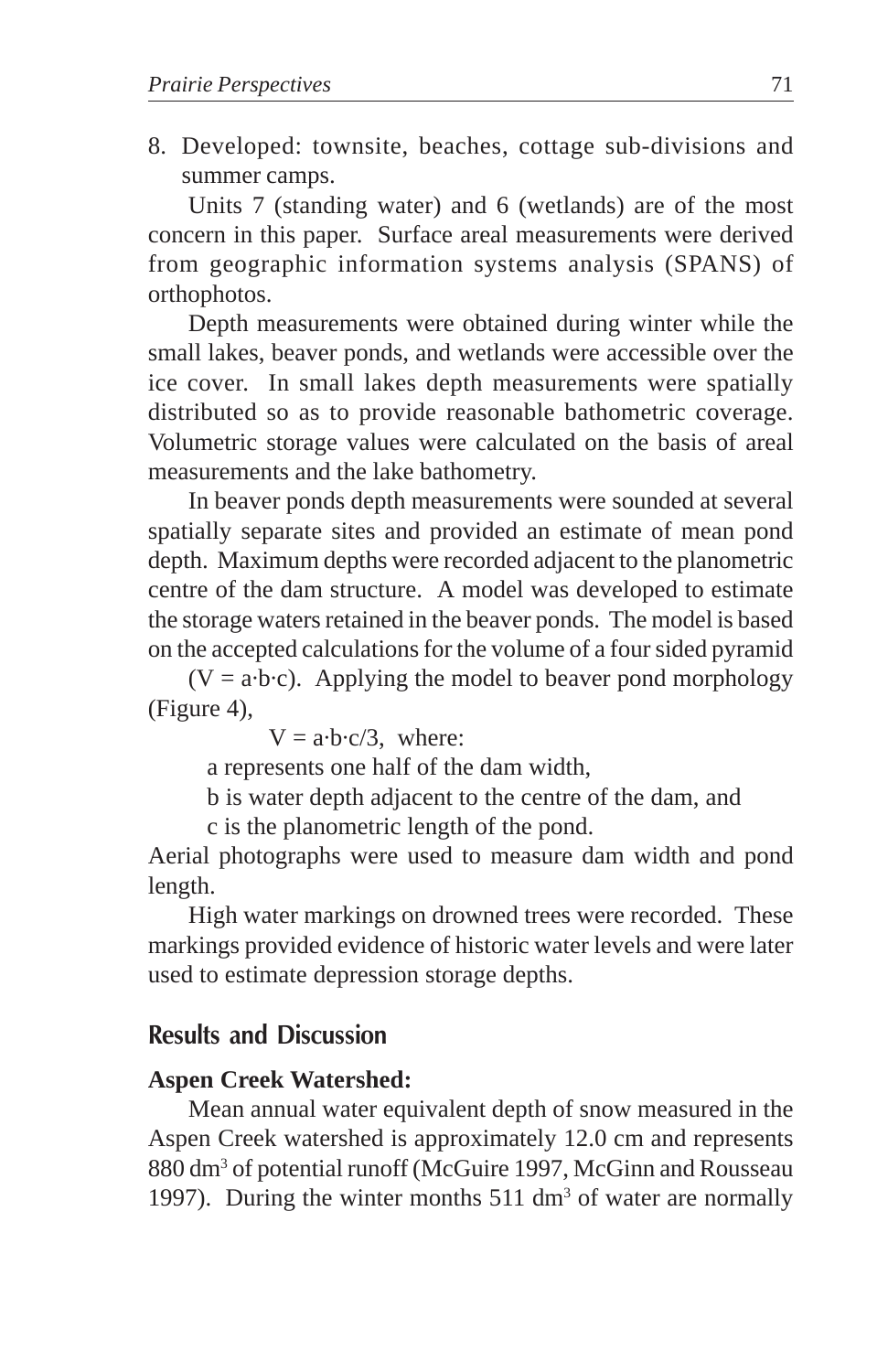held in depression storage. Beaver ponds contribute an additional  $211 \text{ dm}^3$  (30%) to this value.

High water marks recorded in the beaver pondings indicate an addition 70-120 cm depth of runoff could be stored in the Aspen Creek beaver ponds and associated wetlands throughout the summer. This value represents approximately 168-289 dm<sup>3</sup> of runoff. Other measurements suggest that the more conservative 20 cm rise in the small lakes could store an additional  $112 \text{ dm}^3$  of runoff. Consequently, in the Aspen Creek watershed, depression storage in small lakes, beaver pond and beaver influenced wetlands represents approximately 32-46% of the potential spring runoff. Aho (1997) suggests that up to 50% of potential runoff infiltrates. When maximized infiltration losses are considered, the detention storage in the Aspen Creek watershed could represents 64-92% of the total spring runoff.

#### **Octopus Creek Watershed:**

Mean annual water equivalent depth of snow measured in the Octopus Creek watershed is approximately 9.0 cm and represents 3247 dm3 of potential runoff (McGuire 1997; McGinn and Rousseau 1997). Depression storage held in the Octopus Creek sub-basin during the winter months is calculated to be  $3010 \text{ dm}^3$ . A 20 cm rise in water levels, documented for Octopus Lake and applied to other small lakes and wetlands in the watershed, represents approximately 1433 dm<sup>3</sup> of surface runoff. In the Octopus Creek watershed depression storage accounts for 44% of the total potential snowmelt runoff. Mean maximum spring infiltration losses (50% of total runoff; Aho 1997) increase the significance of depression storage held in small lakes and wetlands. In the Octopus Creek watershed it has been calculated that on average 12% of the total potential snowmelt runoff enters Clear Lake during the melt season. Freshet runoff measurements taken on Octopus Creek near the outlet into Clear Lake over the last three years support this observation. Significant runoff was recorded during spring 1995, when the Octopus Creek watershed received 29% (2.6 cm) more snow than normal. There was no measurable runoff from the Octopus Creek sub-basin for years of average snowpack accumulation (1995-96 and 1996-97).